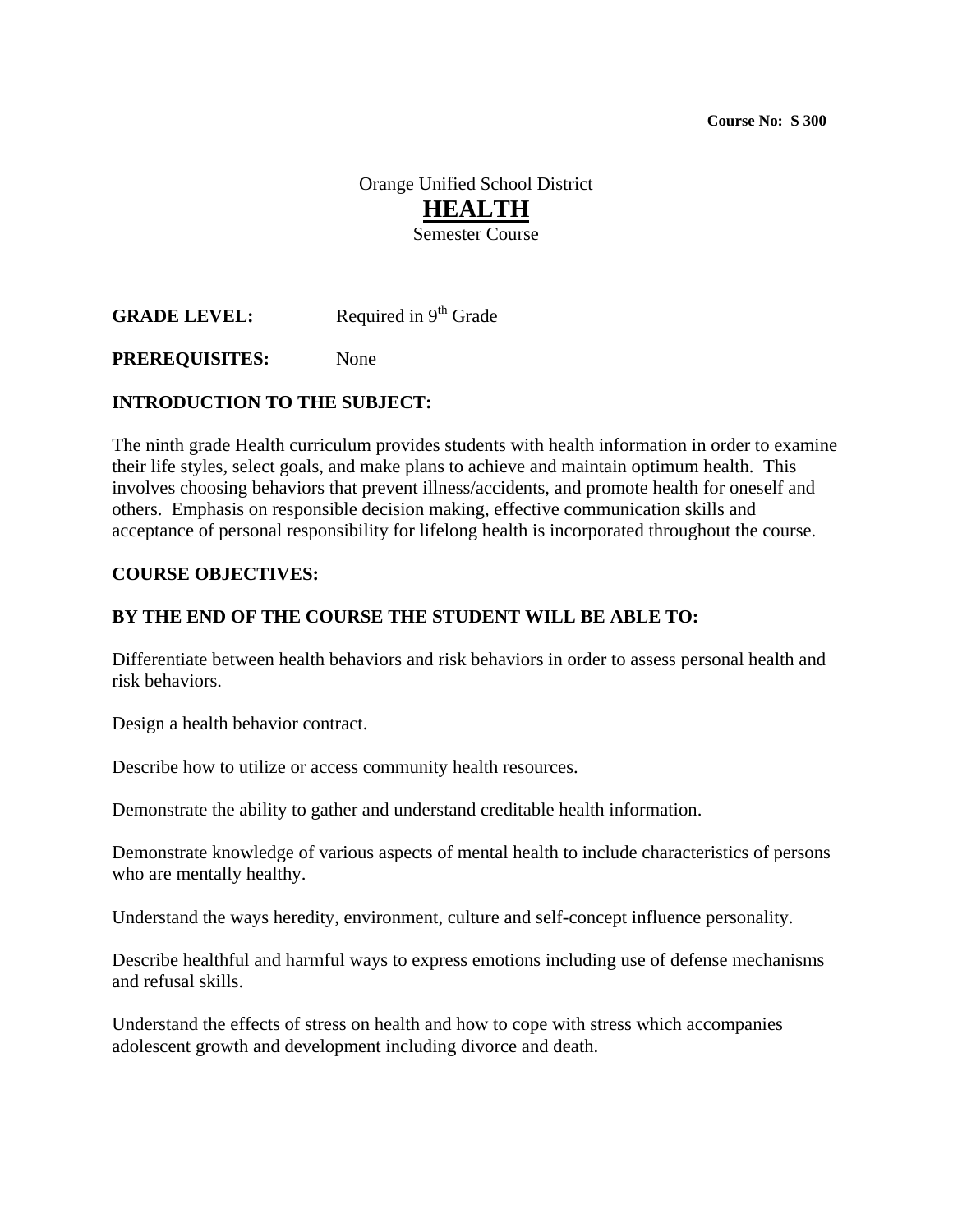Health Page 2 Formulate a philosophy of life that reflects personal values and goals.

Demonstrate a knowledge of mental and addictive disorders to include: types, causes and treatment of common mental and addictive disorders, warning signs of suicide, alcohol/drug abuse disease process and the effect on family, school and community.

Describe the causes and treatment of child abuse.

Demonstrate a knowledge of the physiology of the nervous system including brain research.

Identify decisions which promote a healthy lifestyle such as keeping physically fit, eating a proper diet, maintaining ideal weight, choosing to be tobacco free, and observing cancer warning signs.

Demonstrate a knowledge of the physiology and common problems of the cardiovascular, respiratory and digestive systems.

Keep a diet diary to evaluate your current diet against a sample nutritious diet.

Identify common diet foods, facts, fallacies and eating disorders.

Demonstrate an understanding of the human reproductive system including: structure and function of the male and female reproductive systems; human growth from conception to delivery and possible problems; development of gender roles and sexual orientation; responsible decision making related to sexual involvement; sexually transmitted diseases including HIV/AIDS with a focus on causes, symptoms, mode of transmission, and prevention and treatment.

Describe methods for reducing the risk of becoming a victim of sexual assault or rape.

Discuss effective parenting skills and their importance in child development.

Perform first aid measures to include treatment for a variety of emergency procedures such as the Heimlich method, rescue berating and CPR, as well as other situations requiring first aid, for example, seizures and insulin reaction.

Identify common athletic injuries and methods for prevention and treatment

Note: Students are encouraged to become certified in first aid and/or CPR.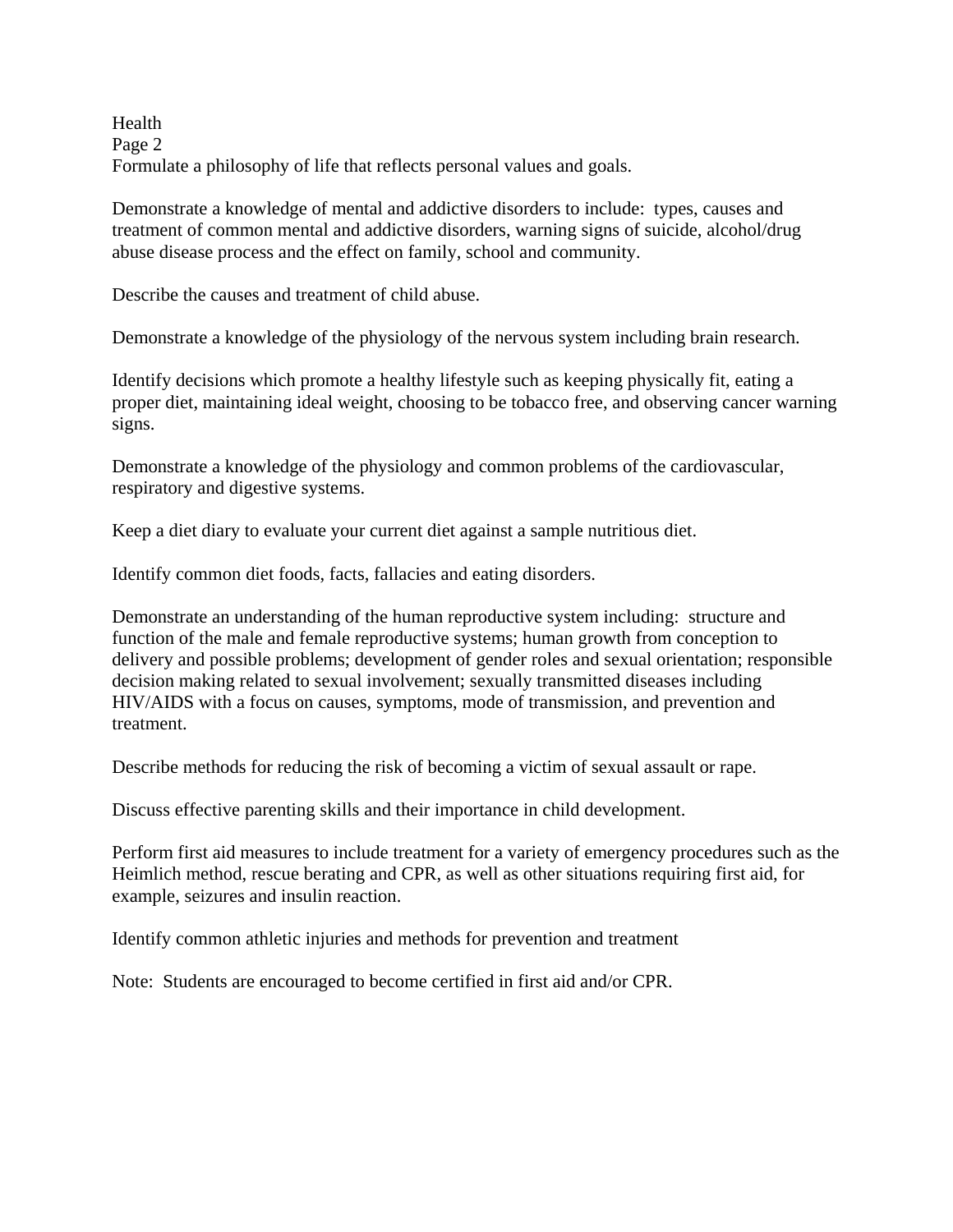Health

Page 3

## **COURSE OVERVIEW AND APPROXIMATE UNIT TIME ALLOTMENTS:**

| <b>FIRST SEMESTER</b> |                |                                                            | WEEKS          |
|-----------------------|----------------|------------------------------------------------------------|----------------|
| $\mathbf{I}$ .        |                | <b>Making Healthy Choices</b>                              |                |
|                       | A.             | Developing a Trusting Environment                          |                |
|                       | <b>B.</b>      | <b>Risk and Wellness Behaviors</b>                         |                |
|                       | $C_{\cdot}$    | Identify and Use Creditable Health Information             |                |
|                       | D.             | Goals and Values                                           |                |
| Π.                    |                | <b>Mental Health</b>                                       |                |
|                       | A.             | Understanding the Brain and Nervous System                 | 6              |
|                       | B <sub>1</sub> | <b>Characteristics of Good Mental Health</b>               |                |
|                       | $C_{\cdot}$    | <b>Enhancing Self Esteem</b>                               |                |
|                       | D.             | Recognizing and Coping with Stress                         |                |
|                       | E.             | Facing a Crisis                                            |                |
|                       |                | Death and Dying<br>1.                                      |                |
|                       |                | 2.<br>Moving/Divorce                                       |                |
|                       | F.             | Mental/Addictive Disorders and Recovery                    |                |
|                       |                | 1.<br>Type and Causes of Mental Disorders                  |                |
|                       |                | 2.<br>Suicide                                              |                |
|                       |                | 3.<br><b>Substance Abuse and Chemical Dependency</b>       |                |
|                       |                | Progression of Addictive Behavior<br>a.                    |                |
|                       |                | Effects on Life Style<br>$\mathbf{b}$ .                    |                |
|                       |                | <b>Treatment Options</b><br>$\mathbf{c}$ .                 |                |
| III.                  |                | Social Health                                              | $\overline{2}$ |
|                       | A.             | <b>Family Relationships</b>                                |                |
|                       |                | <b>Families Today</b><br>1.                                |                |
|                       |                | 2.<br><b>Healthy Families</b>                              |                |
|                       |                | 3.<br>Family Stress and Disorders                          |                |
|                       | <b>B.</b>      | <b>Building Health Relationships</b>                       |                |
|                       |                | <b>Skills for Healthy Relationships</b><br>1.              |                |
|                       |                | 2.<br>Skills for Communication, Cooperation and Compromise |                |
|                       |                | 3.<br>Types of Relationships                               |                |
|                       | C.             | <b>Preventing Violence</b>                                 |                |
|                       |                | 1.<br>What is violence?                                    |                |
|                       |                | 2.<br>Develop and Use Skills to Avoid, Resolve and Cope    |                |
|                       |                | With Conflicts                                             |                |

3. Report or Obtain Assistance When Faced with Unsafe Situations